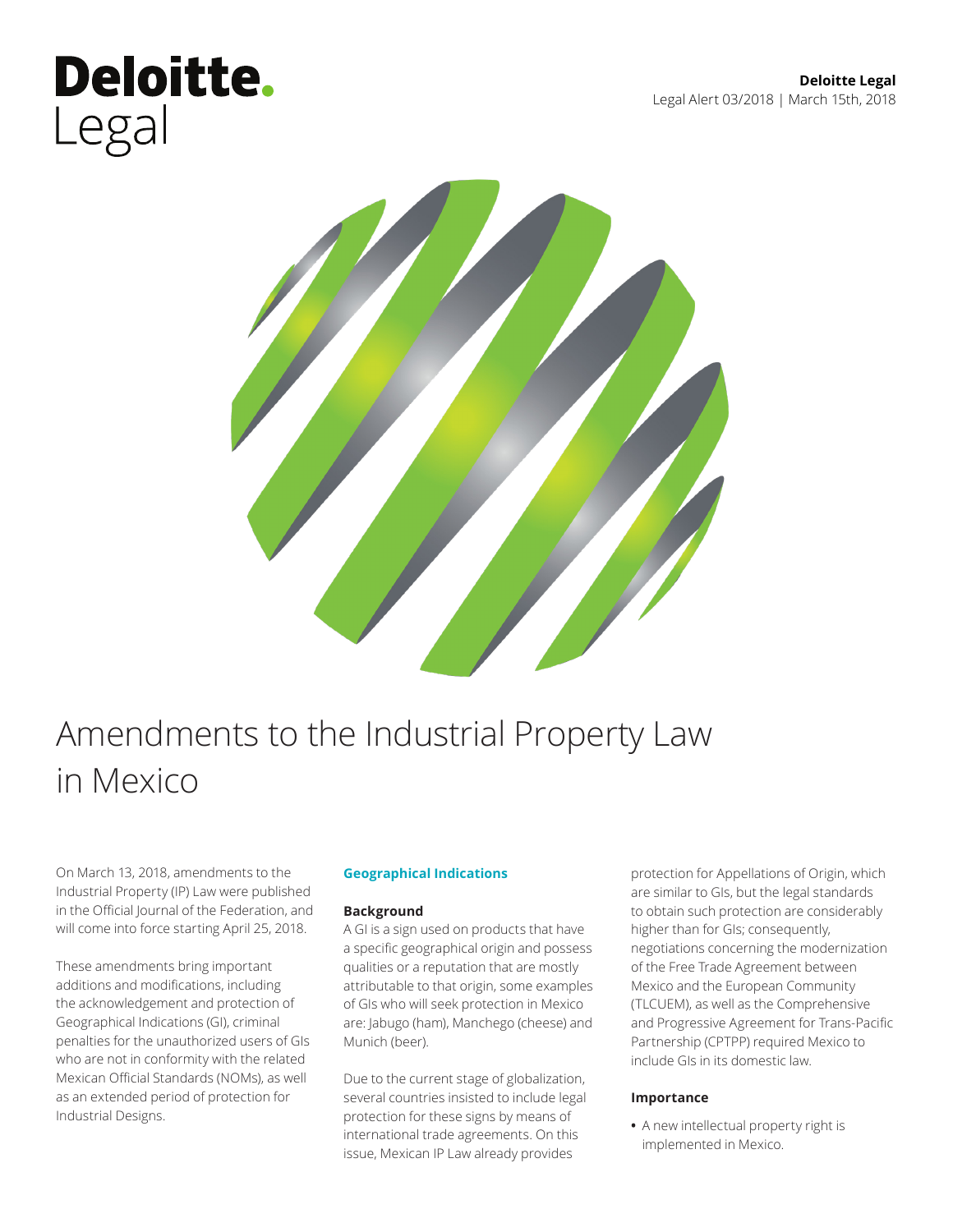**•** GIs do not surpass Appellations of Origin, and thus both rights will coexist. This amendment is not a modification but rather an addition to Mexican IP Law.

#### **Consequences**

- **•** In the near future, it is possible that a substantial amount of foreign and national parties will seek protection for GIs in Mexico. Mexico will be also entitled to seek protection for its domestic GIs in foreign countries where equivalent rights are recognized.
- **•** The amendment mandates that an opposition procedure must be observed previous to the approval of any GI. Private companies, particularly in the food and beverages industries must remain vigilant of GI opposition periods in order to determine if they should file evidence against the approval of a GI application that could harm its operations.

#### **Sanctions Concerning the Unauthorized Use of GIs**

#### **Background**

Previous to this amendment, unauthorized use of Appellations of Origin could only be enforced by means of an administrative complaint before the Mexican Industrial Property Office (IMPI); such procedure could result in a fine for the unauthorized user. Criminal sanctions were only available for cases of repeated offences.

In order to achieve an effective protection of GIs, the amendment includes administrative and criminal penalties for unauthorized users of both GIs and Appellations of Origin, the new penalties are applicable not only to users of protected geographical areas as such but also to the ones who use transliterations, translations, words which could be considered to be confusingly similar, as well as references to GIs and Appellations of Origin, such as: "imitation", "kind", "produced in", among others.

#### **Importance**

**•** The statute modification substantially increases the enforcement levels of GIs and Appellations of Origin in Mexico.

Private companies, particularly in the food and beverages industries, must become aware of their new limitations in regard to labelling.

#### **Consequences**

- **•** Given that the scope of forbidden conducts has been broadened, the number of claims concerning the unauthorized use of GIs and/or Appellations of Origin will rise.
- **•** Cases involving the unauthorized production, storing, transportation, distribution, selling and importation of products labelled with a GI and/or Appellations of Origin, could entail criminal sanctions for the company officers involved.
- **•** Users of GIs and Appellations of Origin should be mindful of the fact that they will require a Certificate of Conformity of Mexican Official Standards (NOMs). Filing for customs clearance of imported products baring GIs or Appellations of Origin without such certificate will be a criminal offence.
- **•** Companies must carry out an immediate revision of their labeling practices in order to avoid incurring in any of the new prohibited conducts; especially the unauthorized use of wordings such as: "imitation", "a type of", "product of", translations and transliterations of GIs and Appellations of Origin.

#### **Industrial Designs**

#### **Background**

Mexican IP Law was not clear in regard to the standards to determine novelty of industrial designs, and it also had a maximum period of protection of 15 years, which was shorter than the one of other jurisdictions like Japan, the United States of America and the European Union.

This amendment intends to resolve these issues by extending the maximum period of protection of industrial designs to 25 years; defining the standards used to determine novelty of an industrial design and also providing a faster examination of industrial designs and utility model applications.

#### **Importance**

**•** Industrial Designs and Utility Models are both considered to be fundamental to incentivize creativity in developing countries.

The reason is that they constitute "small patents" that aim to protect simpler forms of technology and creativity applied to products, such innovations would not be eligible for a traditional patent.

By improving the legal framework of these figures, Mexico paves the way for small enterprises and independent designers who wish to invest in research and development.

#### **Consequences**

- **•** New Industrial Design registrations will be protected for up to 25 years.
- **•** Industrial Designs that were granted before the amendment, and are still in force can be extended to 25 years of protection, as long as the holder renovates its registration within the legal timeframe.
- **•** Industrial Designs filed for registration and still pending before the amendment, can opt to apply the new legal provisions, as long as the holder files an application within 30 working days after the amendment comes into force.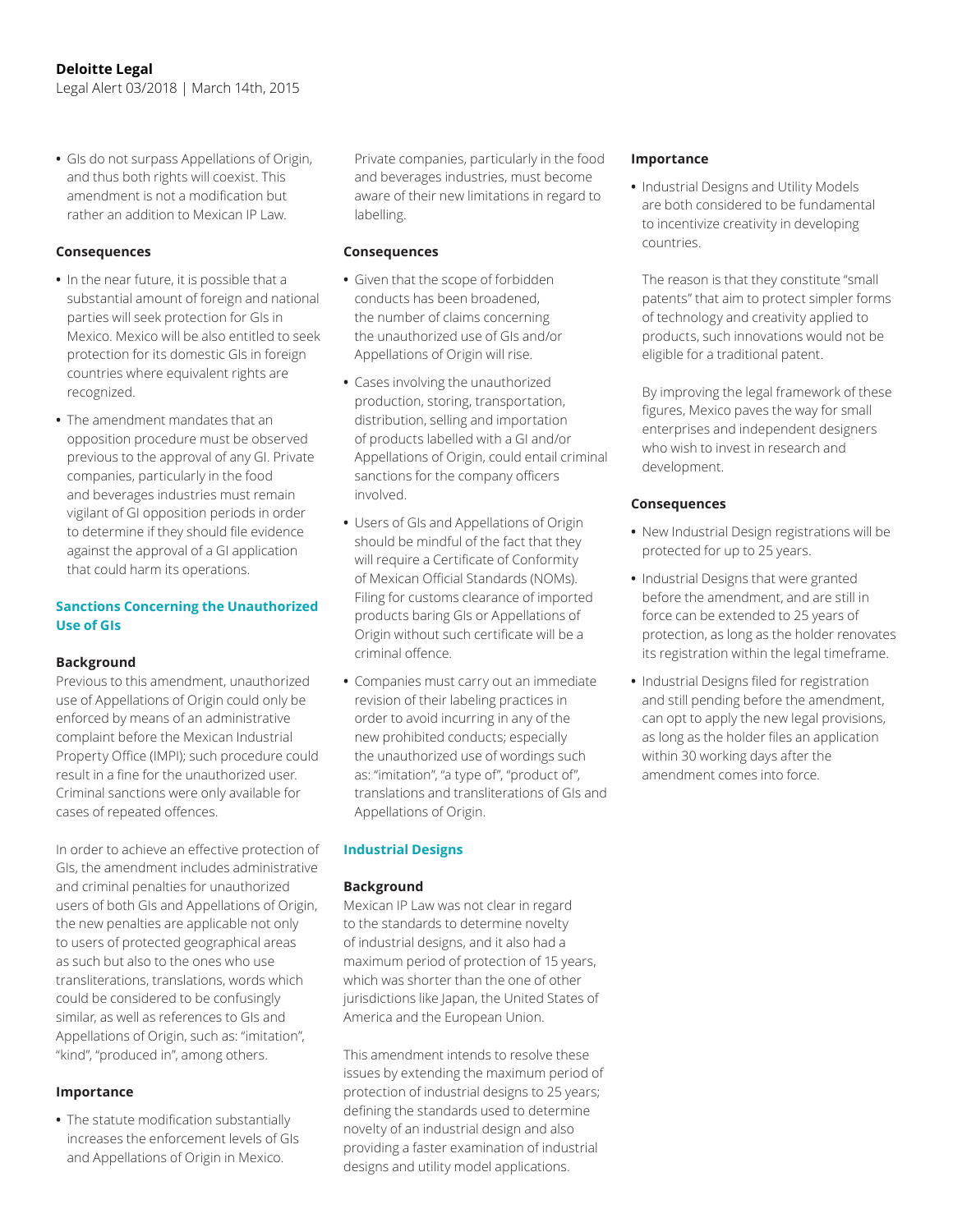#### Contact:

#### **Legal Services**

**Oliver Galindo Avila** Tel: +52 (55) 5080 6000 ogalindo@deloittemx.com

#### **Francisco Garza Moheno**

Tel: +52 (55) 5080 6000 frgarza@deloittemx.com

www.deloitte.com/mx www.deloitte.com/mx/legal



### **tax@hand App**

Download our tax@hand app. Available on: www.taxathand.com

For: IOS, Android and Blackberry



Google play



#### **Deloitte Themis**

Download our widget www.deloittethemis.com

**\* Available only for Windows 8**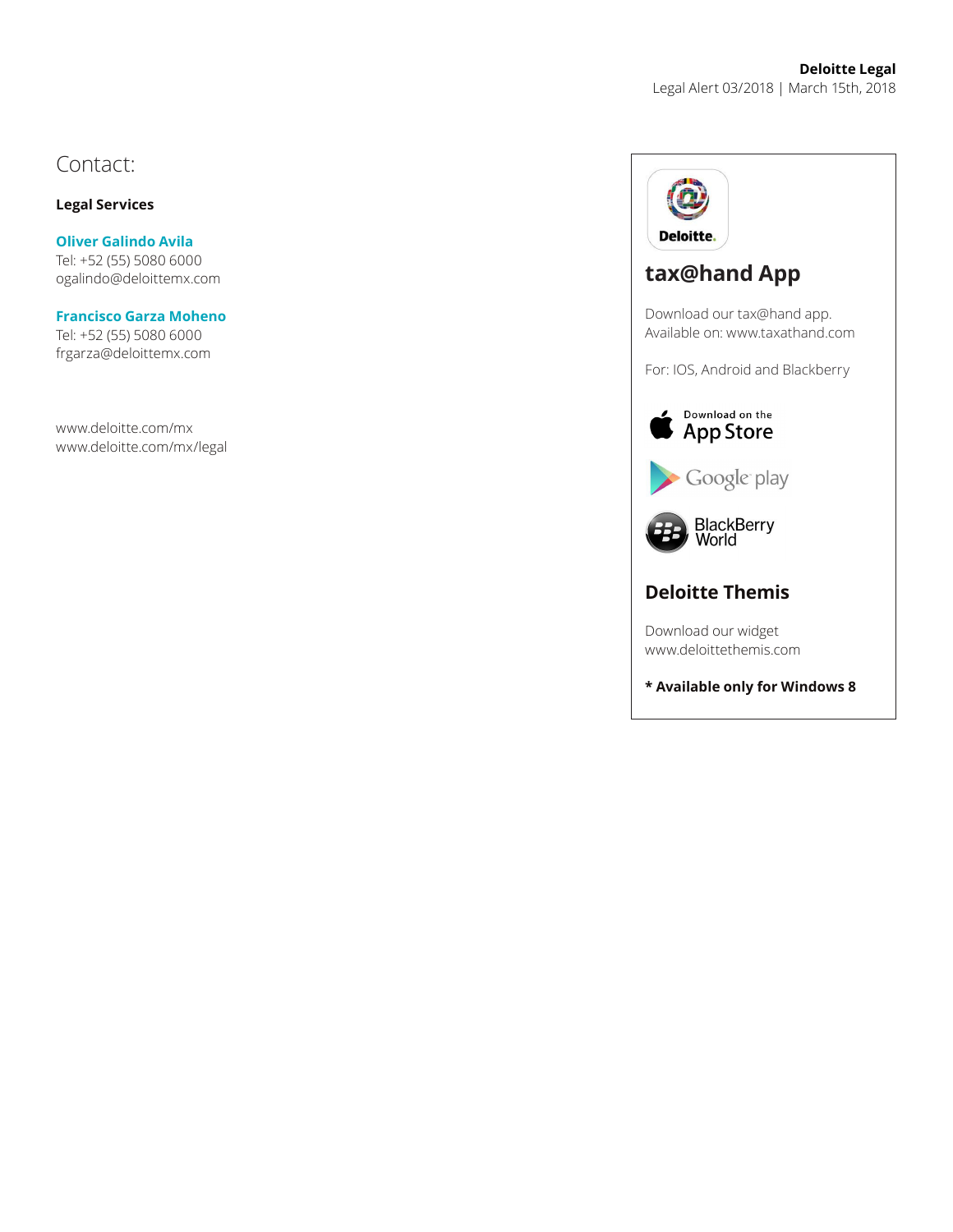#### **Aguascalientes**

Universidad 1001, piso 12-1 Bosques del Prado 20127 Aguascalientes, Ags. Tel: +52 (449) 910 8600 Fax: +52 (449) 910 8601

#### **Cancún**

Avenida Bonampak SM 6, M 1, lote 1, piso 10, 77500 Cancún, Q. Roo Tel: +52 (998) 872 9230 Fax: +52 (998) 892 3677

#### **Chihuahua**

Av. Valle Escondido 5500 Fracc. Des. El Saucito E-2, piso 1, 31125 Chihuahua, Chih. Tel: +52 (614) 180 1100 Fax: +52 (614) 180 1110

#### **Ciudad Juárez**

Baudelio Pelayo No. 8450 Parque Industrial Antonio J. Bermúdez 32400 Ciudad Juárez, Chih. Tel: +52 (656) 688 6500 Fax: +52 (656) 688 6536

#### **Culiacán**

Insurgentes 847 Sur, Local 103 Colonia Centro Sinaloa 80128 Culiacán, Sin. Tel: +52 (33) 1454 2000

#### **Guadalajara**

Avenida Américas 1685, piso 10 Colonia Providencia 44630 Guadalajara, Jal. Tel: +52 (33) 3669 0404 Fax: +52 (33) 3669 0469

#### **Guadalajara**

Avenida Américas 1612, piso 4 Colonia country Club 44620 Guadalajara, Jal. Tel: +52 (33) 3669 0404 Fax: +52 (33) 3669 0469

#### **Hermosillo**

Blvd. Eusebio Francisco Kino No. 315 Piso 8, Suite 804, Colonia Lomas del Pitic 83010 Hermosillo, Son. Tel: +52 (662) 109 1400 Fax: +52 (662) 109 1414

#### **León**

Paseo de los Insurgentes 303, piso 1 Colonia Los Paraísos 37320 León, Gto. Tel: +52 (477) 214 1400 Fax: +52 (477) 214 1405 y 1407

#### **Mazatlán**

Avenida Camarón Sábalo 133 Fracc. Lomas de Mazatlán 82110 Mazatlán, Sin. Tel: +52 (669) 989 2100 Fax: +52 (669) 989 2120

#### **Mérida**

Calle 56 B 485 Prol. Montejo Piso 2 Colonia Itzimna 97100 Mérida, Yuc. Tel: +52 (999) 913 4032 Fax: +52 (999) 913 4052

#### **Mexicali**

Calzada Francisco López Montejano 1342 Piso 7 Torre Sur Fracc. Esteban Cantú 21320 Mexicali, B.C. Tel: +52 (686) 905 5200 Fax: +52 (686) 905 5231 y 5232

#### **Ciudad de México**

Paseo de la Reforma 505, piso 28 Colonia Cuauhtémoc 06500 México, D.F. Tel: +52 (55) 5080 6000

#### **Monclova**

Blvd. Ejército Nacional 505 Colonia Los Pinos 25720 Monclova, Coah. Tel: +52 (866) 190 9550 Fax: +52 (866) 190 9553

#### **Monterrey**

Av. Juárez 1102, piso 40 Centro 64000 Monterrey, N.L. Tel: +52 (81) 8133 7300

#### **Monterrey - La Rioja**

Carr. Nacional 85, 5000, local S-6 Colonia La Rioja 64988, Monterrey, N.L. Tel. +52 (81) 8155 5757 Fax: +52 (81) 8155 5758

#### **Puebla**

Edificio Deloitte, Vía Atlixcayotl 5506, piso 5 Zona Angelópolis 72190 Puebla, Pue. Tel: +52 (222) 303 1000 Fax: +52 (222) 303 1001

#### **Querétaro**

Avenida Tecnológico 100-901 Colonia San Ángel 76030 Querétaro, Qro. Tel: +52 (442) 238 2900 Fax: +52 (442) 238 2975 y 2968

#### **Reynosa**

Carr. Monterrey-Reynosa 210-B, PA Fracc. Portal San Miguel 88730 Reynosa, Tamps. Tel: + 52 (899) 921 2460 Fax: +52 (899) 921 2462

#### **San Luis Potosí**

Av. Salvador Nava Martínez 3125, 3-A Fracc. Colinas del Parque 78294 San Luis Potosí, S.L.P. Tel: +52 (444) 102 5300 Fax: +52 (444) 102 5301

#### **Tijuana**

Misión de San Javier 10643, Piso 8 Zona Urbana Río Tijuana. Tijuana B.C., 22010 Tel: +52 (664) 622 7878 Fax: +52 (664) 681 7813

#### **Torreón**

Independencia 1819-B Oriente Colonia San Isidro 27100 Torreón, Coah. Tel: +52 (871) 747 4400 Fax: +52 (871) 747 4409